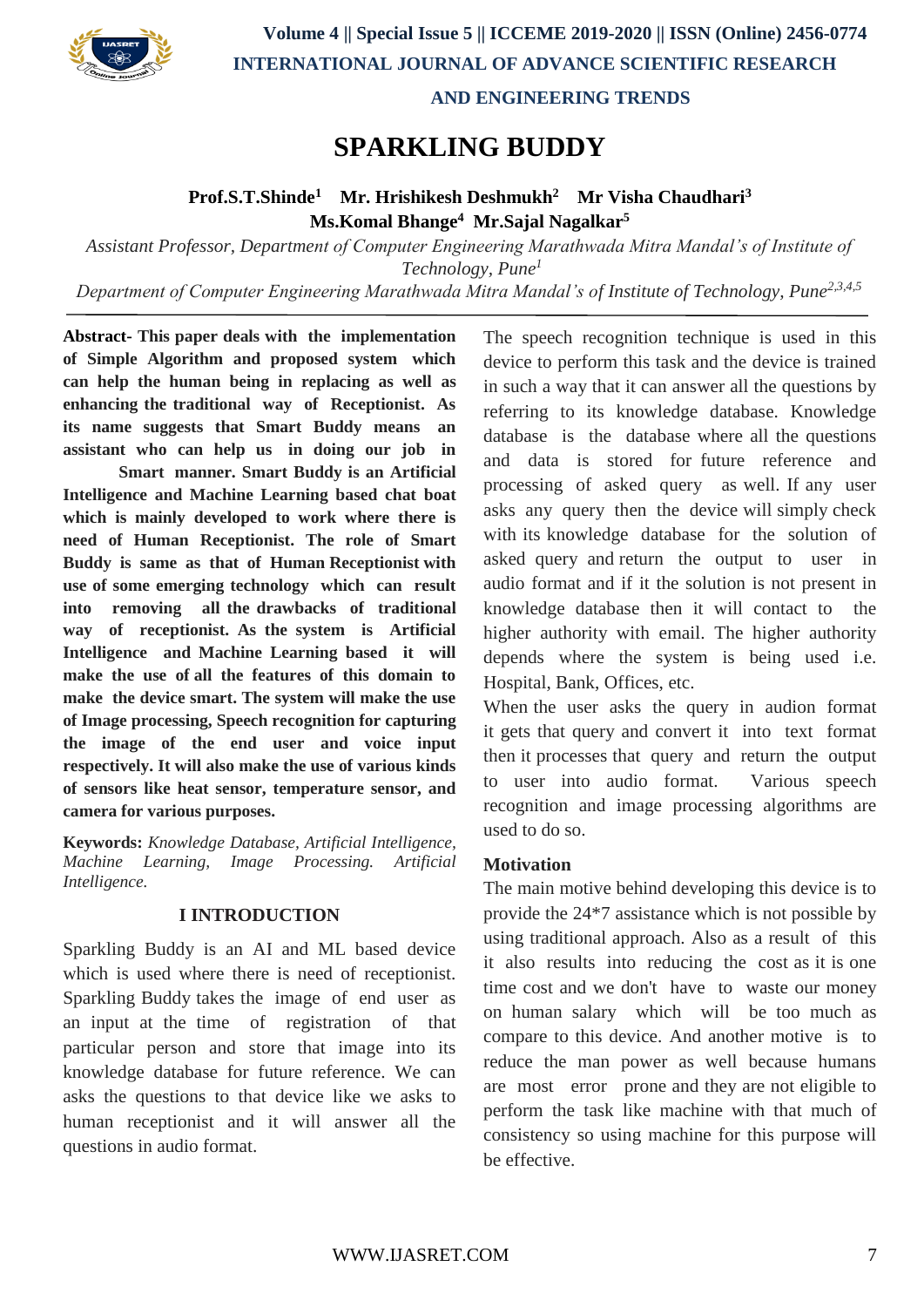

# **AND ENGINEERING TRENDS**

### **II RELATED WORK**

IVAs evolved from chatbots, software agents programmed to converse with humans through either text or voice (en.wikipedia.org/wiki /Chat bot). The first chatbot, ELIZA, was developed by Joseph Weizenbaum at MIT 16 years after Alan Turing first proposed his test of artificial intelligence in 1950. ELIZA used natural-language processing to recognize key words in typed input and generate pre-scripted responses that to some users resembled human understanding. PARRY , introduced in 1972 by psychiatrist Kenneth Colby, convinced a number of trained experts that it was a real person with paranoid schizophrenia. Over time, chatbots such as Alice (the inspiration for the film Her), Jabberwacky, and Cleverbot incorporated increasingly sophisticated algorithms to create more natural and complex dialogue. Motivated by research indicating that most users prefer to interact with human-like programs, simple chatbots are now integrated in many phone systems and web applications for customer service, information retrieval, marketing, education, entertainment, and other purposes. IVAs extend chatbot functionality to Internet of Things (IoT) devices. Thus, they respond to text and voice commands to answer questions, play music and videos, purchase items, make recommendations, provide directions, turn on lights, open garage doors, and so on (en.wikipedia.org/wiki/Virtual assistant (artificial intelligence)). We use the term Smart Buddy but other names are also commonly used such as smart assistant, intelligent

# **III PROBLEM STATEMENT**

There were so much problems which have to overcome in this paper with the help of this device like Human receptionist has to sit for very long hours on a particular reception counter. Organizations need to hire multiple receptionist employees to work on different shift-timings.

Training cost as well as time consumption per new employee increases.

# **IV PROPOSED SOLUTION**

The all queries of problem statement are overcome in this proposed solution by providing the features like ML based receptionist device which can handle visitor's query in text, audio and video format, The proposed solution can perform all the redundant tasks of a receptionist with zero or near to zero error rate. Also It can take audio input from visitor, detect face of the visitor and share this information concerned higher authority in text format via email or SMS.

#### **Advantages of Proposed System**

⦁ It has less cost rather than wasting money on human salary.

⦁ It provides 24\*7 assistance.

⦁It is possible to take the backup of all the data from Knowledge Database which was not possible with traditional register system

#### **V SYSTEM ARCHITECTURE**

The device is developed to replace the intermediate between user and office staff smartly. In the above architecture modes suggests that where the system is going to be use. The device can be use anywhere where there is need of receptionist like Hospital, Bank, and Industry. Various sensors are used in this device like temperature sensor and heat sensor for calculating the temperature and humidity of the location where it will be place. As there is no as such need of using this sensors but as the device is smart then it should be able to do all the things embedded into it. Camera and mic is also there for capturing the image and getting the voice input respectively. Image processing is used for capturing the image of end user and use it for future reference. Mic is used to communicate with the device by asking the query like we ask to human receptionist. All these processing is done with the help of Machine Learning. Voice data is transferred to text then processing is done on that data and finally the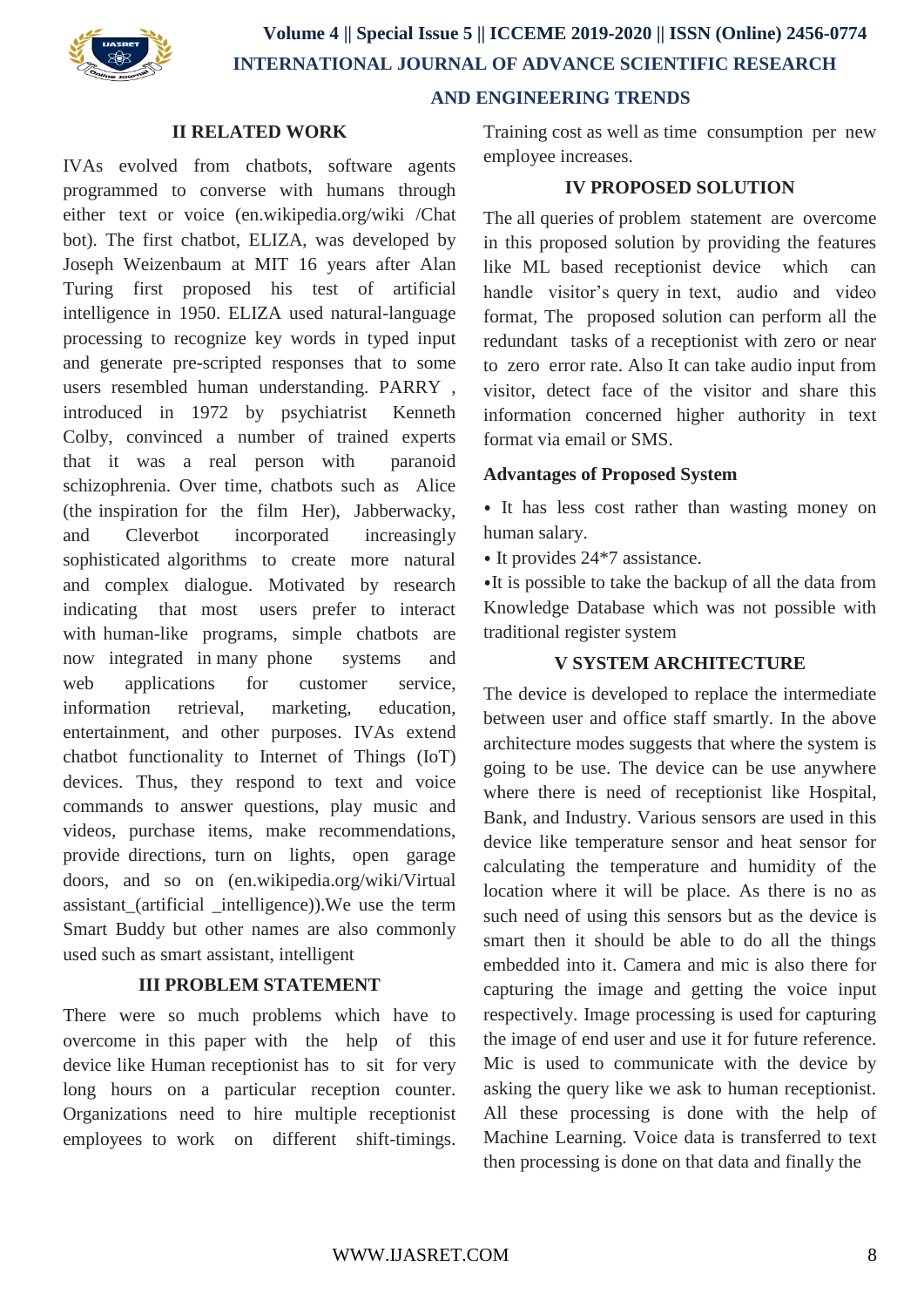

# **Volume 4 || Special Issue 5 || ICCEME 2019-2020 || ISSN (Online) 2456-0774 INTERNATIONAL JOURNAL OF ADVANCE SCIENTIFIC RESEARCH AND ENGINEERING TRENDS**

output is send in the form of audio to the user. All the data which is generated by input and processed output is stored in a Database and only necessary data among the bulk of data is sent to office staff my means of Gmail, call or text.





# **VI CONCLUSION**

Hence in this way we have developed a device which helps people in doing the same work in smart way Also we have reduced the drawbacks of traditional system and developed a new system which is nearly less error prone and near to zero error rate with highly efficient manner.

#### **REFERENCES**

[1] Alexa, Can I Trust You? ; Hyunji Chung, Michaela Iorga, and Jeffrey Voas, NIST Sangjin Lee, Korea University"

[2] Smart Control Of Home Amenities Using GoogleAssistant And Clap Switch Circuit. Lalitha Vanathi K Department of Electronics and Communication Engineering SNS College Of